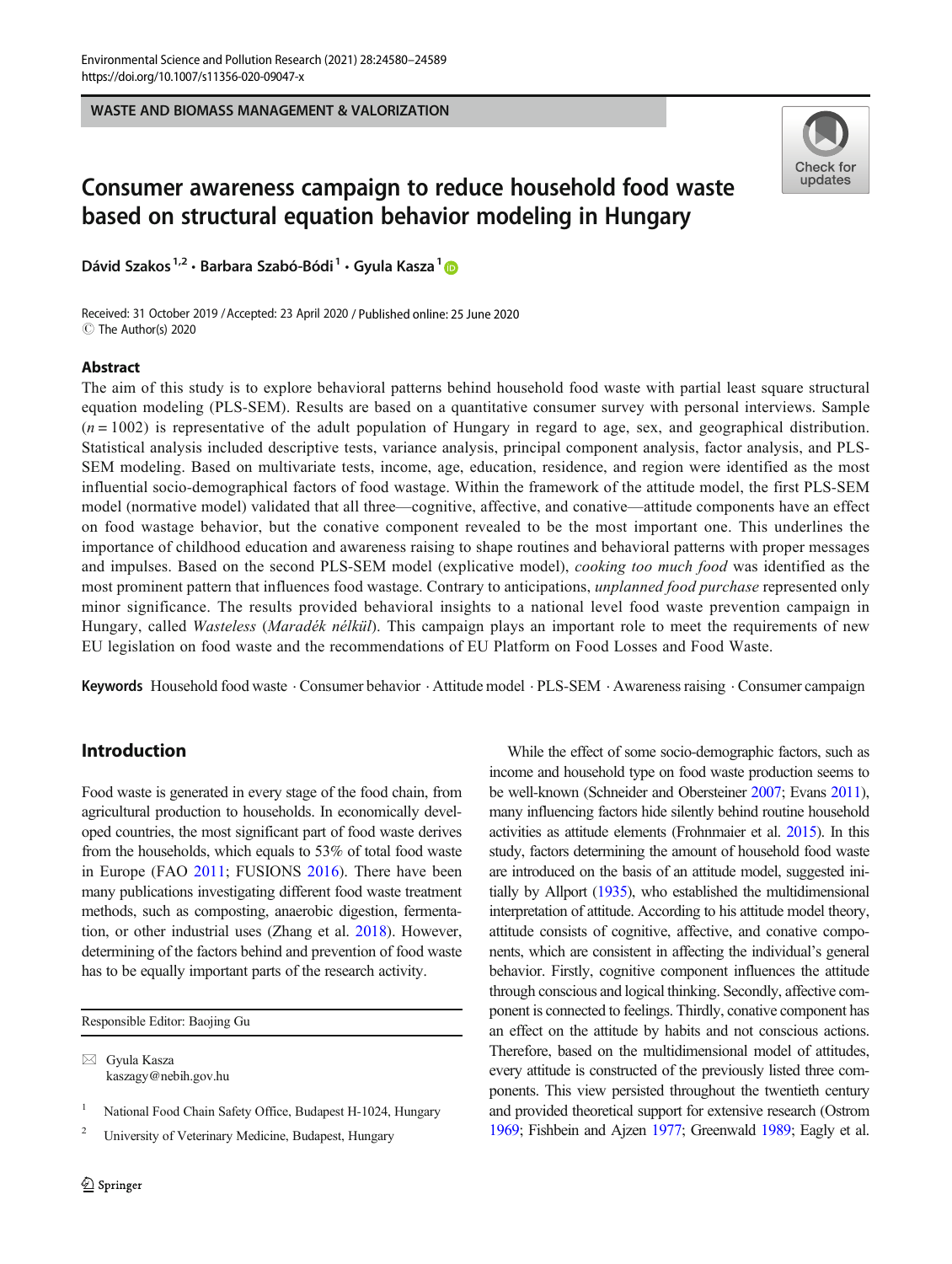[1994\)](#page-8-0), and can still be used in the light of recent developments of the attitude theory (Ajzen and Fishbein [2005;](#page-8-0) Agapito et al. [2013\)](#page-8-0). Considering the fact that household food waste depends heavily on socio-demographic background, we also examine the role of these factors in our study.

In recent times, several studies appeared that approached consumer level food waste production from the aspect of attitudes and behavioral elements (Evans [2012](#page-8-0); Koivupuro et al. [2012;](#page-9-0) Williams et al. [2012;](#page-9-0) Ganglbauer et al. [2013;](#page-8-0) Abeliotis et al. [2014](#page-8-0); Graham-Rowe et al. [2014;](#page-8-0) Parizeau et al. [2015](#page-9-0); Mallinson et al. [2016](#page-9-0); Djekic et al. [2019](#page-8-0)). Besides attitudes, lack of knowledge is also a significant problem, and even informed consumers have trouble with implementing their knowledge during their everyday activities (Porpino et al. [2016\)](#page-9-0). Researchers tend to agree that changing consumer behavior by raising awareness and putting routine activities in a different light are key factors in enhancing the sustainability of the food chain (Evans [2011;](#page-8-0) Farr Wharton et al. [2014;](#page-8-0) Stancu et al. [2016;](#page-9-0) Stangherlin and Barcellos [2018\)](#page-9-0). The Hungarian National Food Chain Safety Office (NFCSO) started its household-level food waste prevention program, called Wasteless (Maradék nélkül) in 2016 based upon these principles. This communication program has been supported by research elements from the beginning. To get an accurate picture of the quantity of household food waste, a measurement was conducted in 2016 with the standardized EU methodology (FUSIONS [2014](#page-8-0)), which is now integrated into the Supplementing Directive of EU (EC [2019\)](#page-8-0). The survey was based on physical weighing of food waste. As a result of this research, we found that an average Hungarian consumer generates 68 kg of food waste annually, of which 49% could have been avoidable (Szabó-Bódi et al. [2018\)](#page-9-0). A similar measurement was conducted in a recent study in Greece (Abeliotis et al. [2019](#page-8-0)). They revealed that the estimated per capita food waste generation in their country is 76.1 kg annually. Concerning our research, the proportion of certain meals and food types in the wastage was also measured, as well as the frequency of certain valorization methods (such as composting and animal feed). These pieces of information were essential in defining target indicators in food waste reduction, but did not explain the roots of consumer behavior that resulted in an excessive amount of food waste. For a better understanding, we formulated two hypotheses based on key findings from recent literature (Mondéjar-Jiménez et al. [2016\)](#page-9-0) and tested them in another consumer research that used quantitative methodology:

- H1: Apart from demographical factors, household food waste is significantly affected by attitudes, of which the conative component is the most prominent.
- H2: Unplanned food shopping practices contribute to household food waste to a lesser extent than the preparation of unreasonable amount of food.

With the last modification of the EU legislation on food waste, from now on, all EU Member States have to conduct awareness campaigns on food waste prevention (EC [2018,](#page-8-0) [2019\)](#page-8-0). Recently, the EU Platform on Food Losses and Food Waste made recommendation that in implementing national strategies to prevent food waste, Member States should make full use of latest findings of behavioral science research and integrate food loss and waste in education (EU Platform on Food Losses and Food Waste [2019\)](#page-8-0).

The overall aim of the present research is to reveal consumers' behavioral patterns regarding household food waste generation applying PLS-SEM model. The results provided with appropriate input in developing Wasteless, a Hungarian awareness raising campaign dealing with household food waste prevention. The campaign plays an important role to meet the requirements of new EU legislation.

# Methodology

For data collection, personal, face-to-face interviews were used (pen-and-paper type), with respect to generally accepted preconditions (Babbie [2014;](#page-8-0) Lourenço et al. [2016](#page-9-0)). During the designing of the questionnaire, we relied on experience from previous food waste-related studies (Cox et al. [2010;](#page-8-0) Stefan et al. [2013](#page-9-0); Jörissen et al. [2015\)](#page-9-0). We applied both open and close ended, as well as Likert-scale rating questions. The questions covered the following food waste-related topics:

- Consumer awareness of food wastage
- Consumer attitudes related to food wastage
- Consumers' level of awareness regarding food labeling and storing (true or false questions about best before and use by dates, proper temperature of the fridge, storing of different types of food)
- The most frequently discarded food types in households

Interviews were conducted from 19th of November to 9th of December in 2016 ( $n = 1002$ ). In terms of age, sex, and geographical distribution, the sample is representative of the adult population of Hungary, based on the latest population census result available at the time of the data collection (HCSO [2012](#page-9-0)). Representativeness of the sample was ensured by setting quotas for the demographic factors, which were followed during sample collection. The sampling of the respondents was conducted near railway stations and main traffic junctions of Budapest and eight other cities of Hungary. In the sampling area, the appointed interviewers randomly chose potential respondents (paying attention to the quotas set for each demographic factor that served as the basis for representativeness) and asked for an interview. The interviews were conducted in the Hungarian language. The composition of the sample compared to the adult Hungarian population is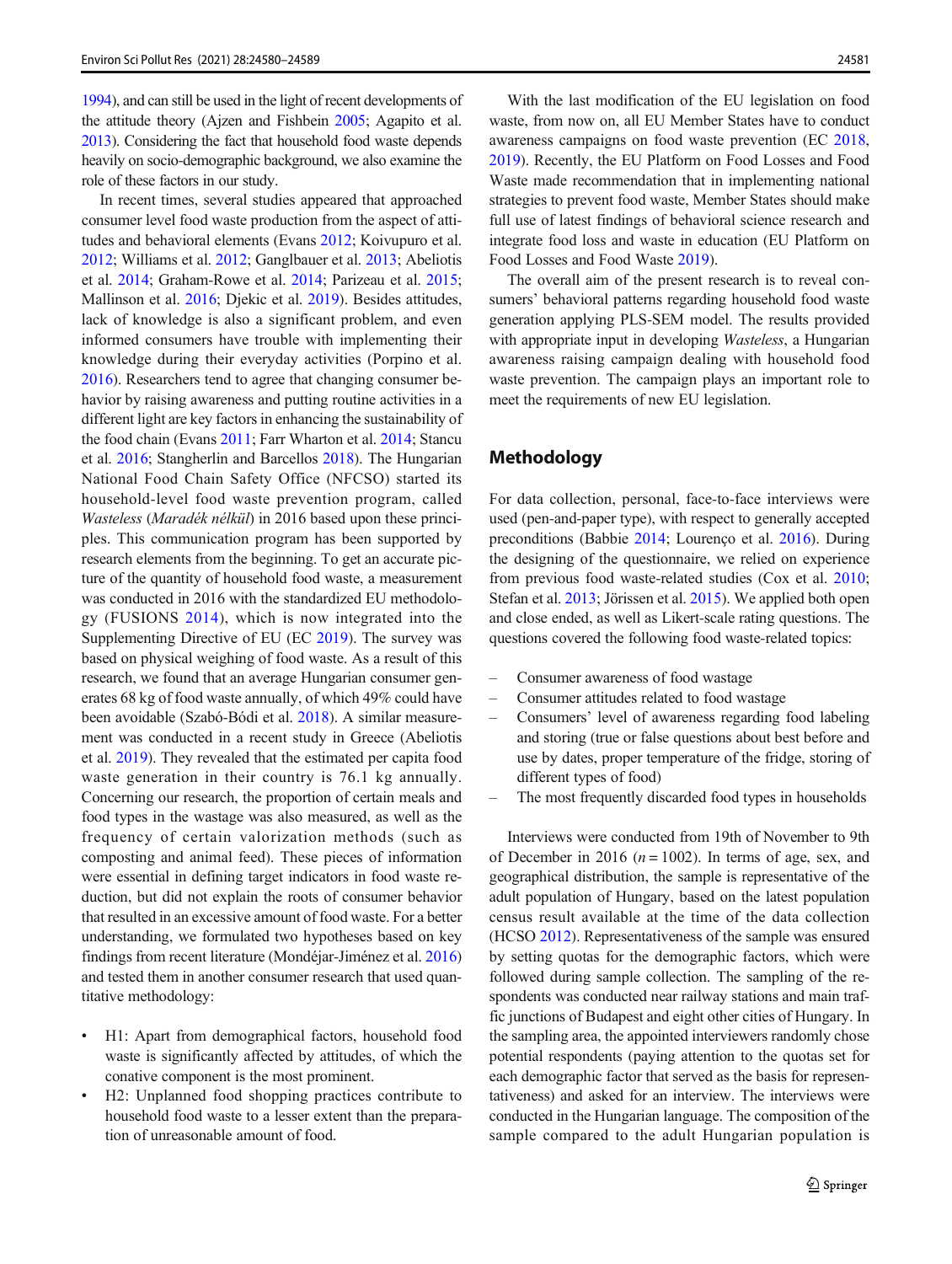presented in Table 1, other demographical characteristics are shown in Table [2.](#page-3-0)

For descriptive and multivariate statistical analysis, IBM SPSS Statistics 22.0 was used. For Structural Equation Modeling (SEM), we applied the Smart PLS software that is capable of second-generation data analysis. With the SEM method, two operations can be done simultaneously: a factor analysis that combines the influencing variables into new, socalled latent variables, and a regression analysis that examines the relationship between these newly created latent variables (Wong [2013](#page-9-0)). This method is used to quantify the separate and cumulative effect of influencing variables on a target variable. It has recently been applied in other food waste and sustainability-related studies (Hameed et al. [2019;](#page-9-0) Grasso et al. [2019\)](#page-8-0). Two types of SEM modeling are used widely: the covariance-based (CB) and the variance-based partial least square (PLS) method. For the analysis of the gathered data, the PLS method was more appropriate considering that it handles ordinal scales, such as Likert scales (which are often used in social science) and does not require normal distribution (Haenlein and Kaplan [2004\)](#page-9-0). PLS-SEM model consists of an outer model, which demonstrates the connection between the observed variables and the constructed latent structures, and an inner model describes the regression routes between the latent variables (Henseler et al. [2012\)](#page-9-0). The structure of the latent variables can be either reflective or formative. In case of reflective structures, there is a strong correlation between the explanatory variables, while in case of formative structures, multicollinearity can be problematic if it occurs, and therefore we may find little or no overlap between explanatory variables (Petter et al. [2007](#page-9-0); Henseler et al. [2009\)](#page-9-0). In accordance with previous quantitative studies, we applied the reflective structure (Hair et al. [2016](#page-9-0)). Our PLS-SEM model was built up with two preparatory steps: (1) a target variable representing the food wastage of the respondent was composed with principal

component analysis method; (2) the three attitude components were composed of a set of attitude variables that influenced the food wastage variable, as a result of factor analysis.

## Defining the target variable with principal component analysis

The aim of this study is to explore the behavioral reasons behind household food waste; therefore, we had to compose a target variable representing the food wastage level of certain consumers. In the survey, we examined the frequency of 16 potentially wasted food types with the help of a 1–5 Likert scale (higher number indicates higher frequency). For the target variable, only the 5 most frequently wasted food types were selected: meals (2.66), bakery products (2.48), dairy products (2.19), meat products (1.93), fresh fruits, and vegetables (1.72). The less frequently wasted food types did not deliver meaningful addition to this indicator, while significantly decreased the reliability of the combined variable.

The composed target variable was verified by Pearson correlation test (value of the coefficients were > 0.0001 in all cases) and KMO-Bartlett test (0.778, the acceptable range is > 0.6) (Osborne et al. [2008\)](#page-9-0). The generated target variable explains 53% of the variance of the complete value set (Table [3\)](#page-3-0).

## Description of the attitude components with factor analysis

Several attitude-related variables were placed in the questionnaire to adequately support the 3-component attitude modeling (Fig. [1\)](#page-4-0). During the factor analysis, a strong linear correlation could be detected among them  $(KMO = 0.819)$  $(KMO = 0.819)$  $(KMO = 0.819)$  (Table 8) in the Appendix). The generated factors contain 55% of the information content of the complete value set that can be

|            |                       | Respondents | Hungarian population |
|------------|-----------------------|-------------|----------------------|
| <b>Sex</b> | Female                | 53%         | 53%                  |
|            | Male                  | 47%         | 47%                  |
| Age        | $18 - 29$             | 18%         | $16\%$               |
|            | $30 - 39$             | 20%         | 20%                  |
|            | $40 - 59$             | 34%         | 35%                  |
|            | $60+$                 | 27%         | 29%                  |
| Habitation | Central Hungary       | 30%         | 30%                  |
|            | Central Transdanubia  | $11\%$      | $11\%$               |
|            | Western Transdanubia  | $10\%$      | $10\%$               |
|            | Southern Transdanubia | $9\%$       | $9\%$                |
|            | Northern Hungary      | 12%         | 12%                  |
|            | Northern Great Plain  | 15%         | 15%                  |
|            | Southern Great Plain  | 13%         | 13%                  |
|            |                       |             |                      |

Table 1 Composition and representativeness of the sample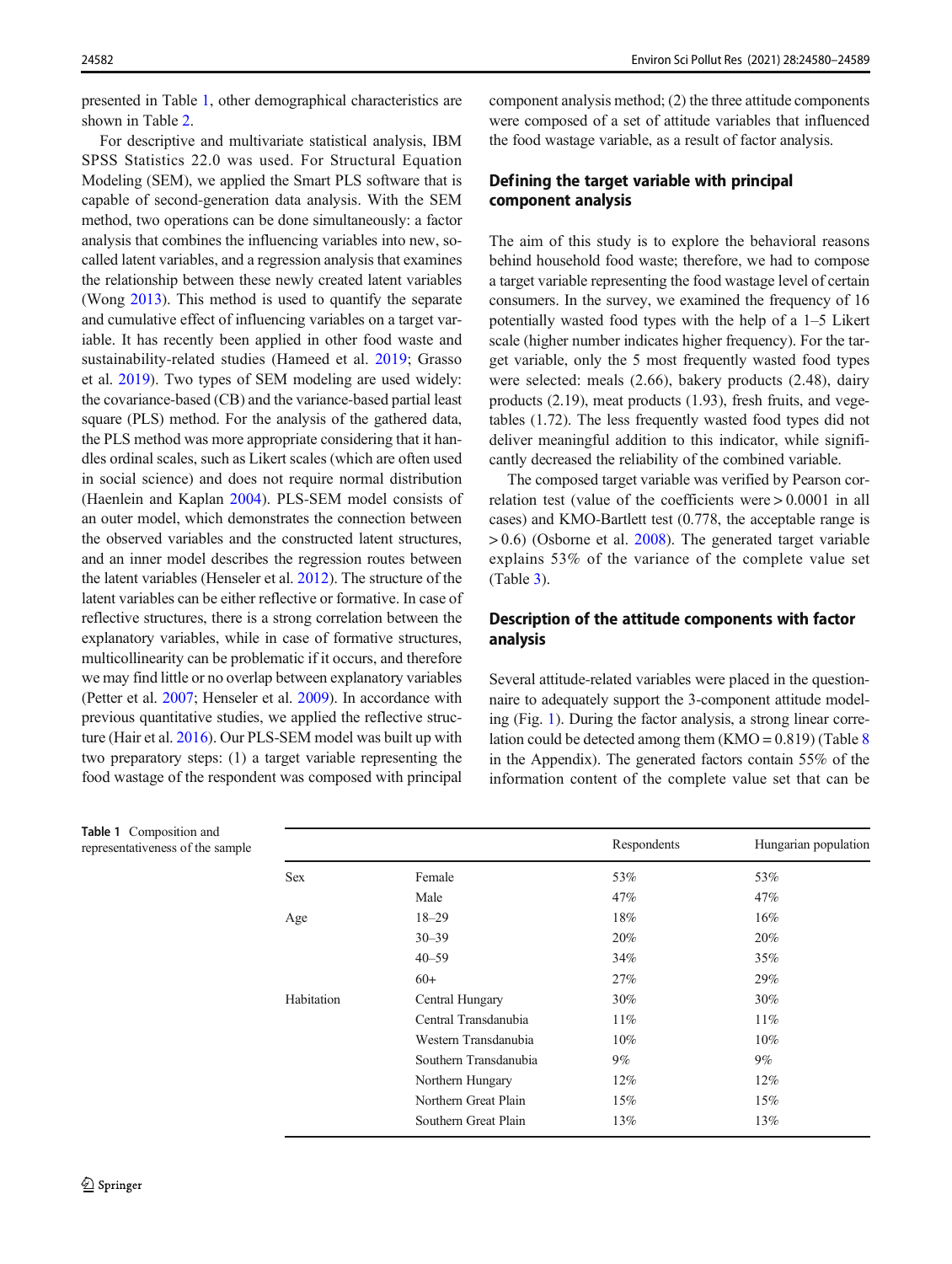<span id="page-3-0"></span>

| <b>Table 2</b> Other demographical<br>characteristics |                                          |                    | Respondents |
|-------------------------------------------------------|------------------------------------------|--------------------|-------------|
|                                                       | Habitation type                          | Village            | 14%         |
|                                                       |                                          | Town               | 63%         |
|                                                       |                                          | Capital (Budapest) | 22%         |
|                                                       | <b>Education</b> level                   | Primary school     | 6%          |
|                                                       |                                          | Vocational school  | $9\%$       |
|                                                       |                                          | High school        | 31%         |
|                                                       |                                          | University         | 54%         |
|                                                       | Income level                             | Low                | 18%         |
|                                                       |                                          | Average            | 62%         |
|                                                       |                                          | High               | 19%         |
|                                                       | Presence of children (under 6 years old) | Yes                | 24%         |
|                                                       |                                          | No                 | 76%         |

considered to be satisfactory compared to the high number of explained variables (12).

Results of factor analysis can be interpreted on the multidimensional attitude theory. Based on the determinant variables, the identified factors include the following topics:

Factor 1 – Affective elements

- Emotional attitudes towards food (respect) (V08)
- Intrinsic motivation to prevent food waste generation (V04)
- Stigmatizing food waste as a social phenomenon (V05)
- Childhood emotional effects (V03)

#### Factor 2 – Cognitive elements

- Awareness of monetary damage to food waste (V23)
- Awareness of environmental problems associated with food waste (V26)
- Consciousness (V20)
- Planning and organization (V27)

Factor 3 – Conative elements

- Handling of food leftovers (V06)
- Food storage (V16)
- Cooking habits (V18)

– Meal as a family event/recreational activity (V19)

The composed component matrix with the factors is pre-sented in Table [8](#page-7-0) in the Appendix.

#### Validation of reflective PLS-SEM model

The outer model was verified by the following process. Internal consistency was tested based on Cronbach's alpha values and the Composition reliability values (Nunally and Bernstein [1994;](#page-9-0) Rossiter [2002;](#page-9-0) Hair et al. [2009;](#page-9-0) Henseler et al. [2015](#page-9-0); Hair et al. [2016](#page-9-0)). We also tested the convergence of the structures, with respect to the outer loading values and the average variance extracted values (Hulland [1999](#page-9-0); Hair et al. [2009,](#page-9-0) [2011](#page-9-0), [2016](#page-9-0)). The differentiation criteria were also verified (Fornell and Larcker [1981](#page-8-0); Hair et al. [2011](#page-9-0)). The test results are shown in Table [9](#page-8-0) in the Appendix.

The inner model can be evaluated with bootstrap methods (beta values) in the aspect of the connection between latent structures and based on the predicted information  $(R^2)$ (Davison and Hinkley [1997](#page-8-0); Chin [1998](#page-8-0); Tenenhaus et al. [2005;](#page-9-0) Hair et al. [2011](#page-9-0); Hair et al. [2016\)](#page-9-0). However, there are no minimum values accepted in the literature for this parameter, the graphical representation of the models contain the actual  $R^2$  values.

| у | Number of factors | Factor loading | Explained variance % | Cumulated explained variance % |
|---|-------------------|----------------|----------------------|--------------------------------|
|   |                   | 2.666          | 53.316               | 53.316                         |
|   | 2                 | 0.839          | 16.772               | 70.087                         |
|   |                   | 0.601          | 12.010               | 82.098                         |
|   | 4                 | 0.497          | 9.938                | 92.035                         |
|   |                   | 0.398          | 7.965                | 100.000                        |
|   |                   |                |                      |                                |

Table 3 Explained variance by the generated target variable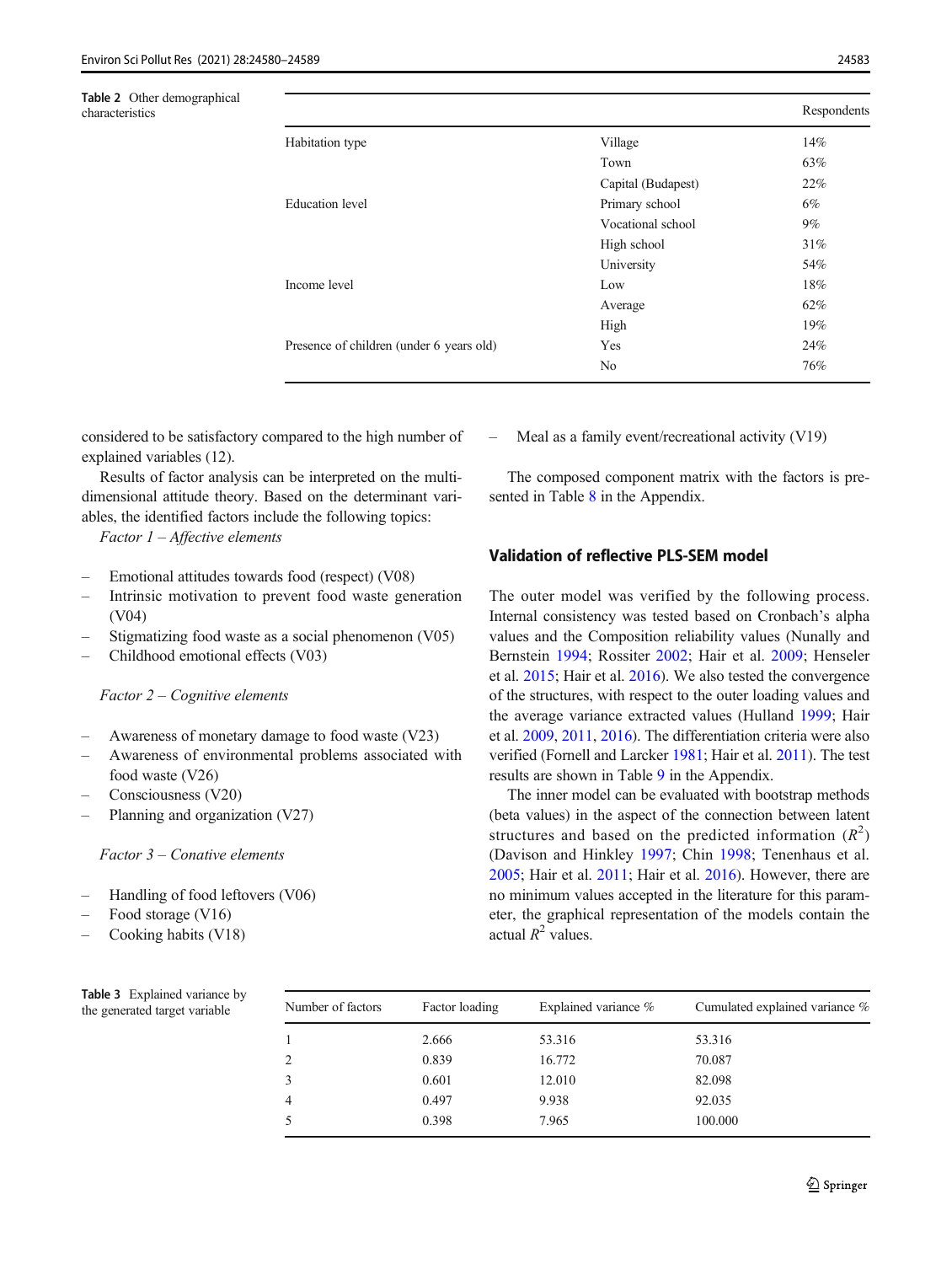<span id="page-4-0"></span>Fig. 1 Descriptive results of attitude related questions (mean values of 1–5 Likert scale)

3.59

3.61

3.64

3.74

3.93

4.00

4.34

4.40



# Results and discussion

### Effect of demographical background

We have analyzed the relation between the target variable that represents food wastage and a set of demographical variables (age, sex, place of residence, region according to NUTS1 classification, education level, income status, level of awareness, and living with child under the age of 6) with variance analysis.

We have found statistically significant results in regard to age, income, education level, place of residence, and region (Table 4).

Although statistically significant differences in regard of sex, level of awareness, and living with child under 6 years of age could not be detected, our results still indicate a likely relation between these variables and food wastage that may be validated by the increase of the sample size (Table [5](#page-5-0)).

Consumers' level of awareness regarding food labeling and storing was measured by true or false questions about best before and use by dates, proper temperature of the fridge, and storing of different types of food.

## PLS-SEM behavior modeling

Applying the PLS-SEM method, our study confirmed the previous finding that consumer food wastage is not a result of a single behavior but is influenced by a combination of several behavioral patterns (Mondéjar-Jiménez et al. [2016\)](#page-9-0).

The normative PLS-SEM model has revealed that food wastage is affected by the cognitive and the conative attitude components directly (endogen components of the SEM model), and influenced indirectly by the affective attitudes (exogen component of the model) (Fig. [2](#page-5-0)).

The standard errors were bootstrapped by considering 5000 sub-samples. The results of direct structural relationships are statistically significant at 5% level ( $p$  value < 0.01). Based on

Table 4 Significant demographic group mean differences related to food wastage target variable values according to variance analysis (higher number means higher food wastage)

| Age             | Mean     | Income  | Mean     | Education              | Mean     | Residence    | Mean     | Region                | Mean     |
|-----------------|----------|---------|----------|------------------------|----------|--------------|----------|-----------------------|----------|
| Under 30 years  | 0.415    | Low     | $-0.268$ | Primary school         | 0.055    | Village      | $-0.186$ | Central Hungary       | 0.212    |
| $30 - 39$ years | 0.372    | Average | $-0.003$ | Vocational school      | $-0.460$ | Town         | $-0.051$ | Transdanubia          | $-0.043$ |
| $40 - 59$ years | $-0.045$ | High    | 0.315    | High school graduation | $-0.048$ | Capital city | 0.261    | Great Plain and North | $-0.130$ |
| Over 60 years   | $-0.553$ |         |          | Higher education       | 0.094    |              |          |                       |          |

 $p < 0.05$  (95% CI)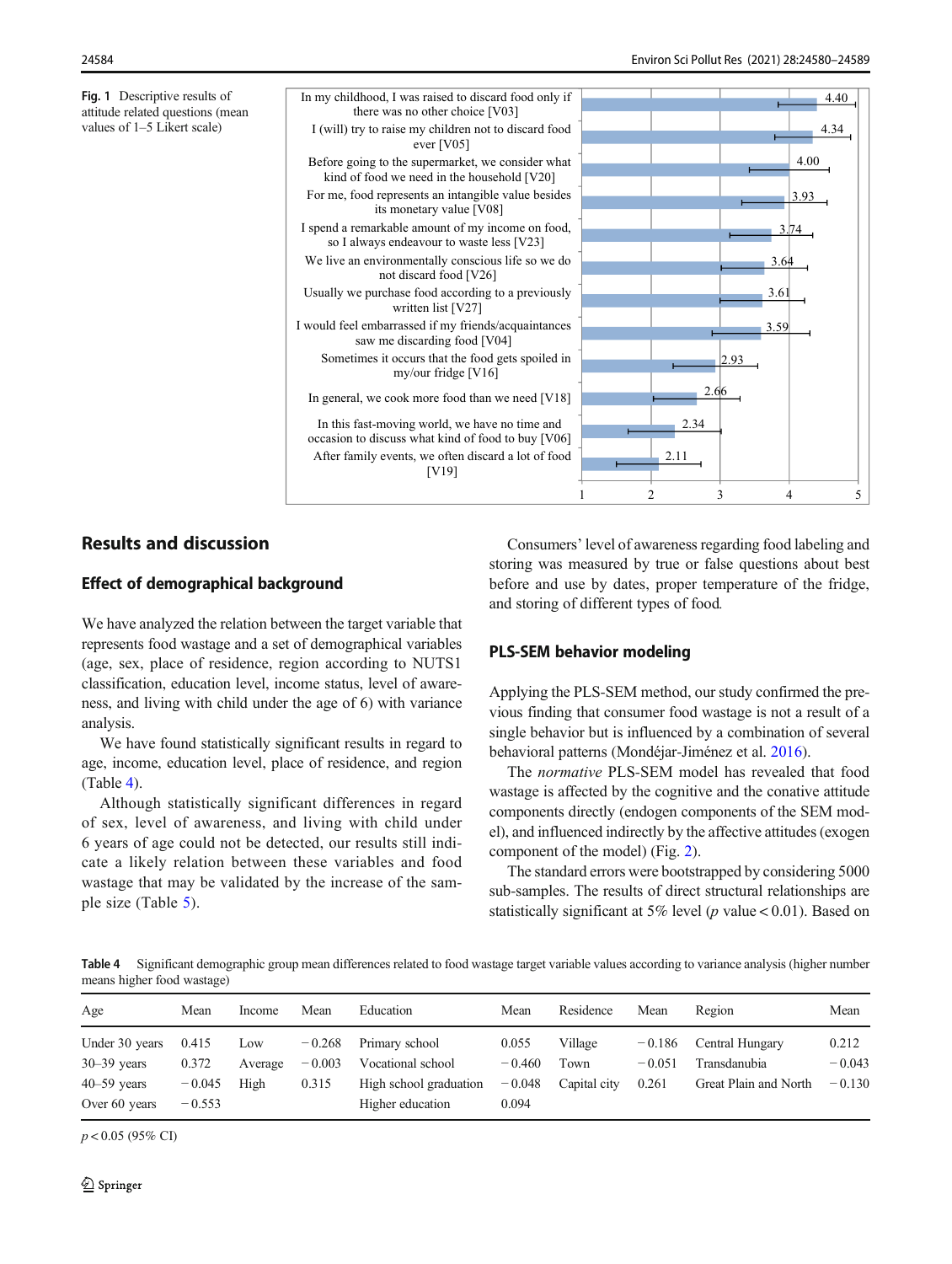<span id="page-5-0"></span>

| Table 5 Not significant<br>demographic group mean<br>differences related to food | Sex   | Mean      | Level of awareness | Mean                   | Child under 6 years | Mean      |
|----------------------------------------------------------------------------------|-------|-----------|--------------------|------------------------|---------------------|-----------|
| wastage target variable values                                                   | Women | $-0.0344$ | Low                | 0.0752                 | Yes                 | 0.0948    |
| according to variance analysis<br>(higher number means higher)<br>food wastage)  | Men   | 0.0393    | Average<br>High    | $-0.0292$<br>$-0.0331$ | No                  | $-0.0004$ |

 $p < 0.05$  (95% CI)

the mathematical proof of the normative PLS-SEM model, we justified that the behavior of Hungarian consumers towards food waste is determined by the affective, cognitive, and conative attitude components, although their influences are different (Table [6\)](#page-6-0). The conative component has the strongest direct influence (0.371) to the wastage target value. The affective component has an indirect effect, but it still has a significant direct and indirect contribution to the forming of food wasting consumer behavior.

Although the normative PLS-SEM model gives an indication about the role of the different attitudes that can be targeted during an awareness raising campaign, communication actions usually need more definite information to construct effective messages. For this reason, by using the same set of variables that the normative model was constructed of, we have created an explicative model also. In this model, we paid attention to those variables that deliver more practical information to communication experts (Fig. [3](#page-6-0)).

The standard errors were bootstrapped by considering 5000 sub-samples. The results of direct structural relationships are statistically significant at 5% level ( $p$  value <

0.01). Through the explicative model, we proved the existence of such latent structures that are important from a practical point of view and affect household food waste either directly or indirectly. These factors show a tight correlation—even on their own—with the extent of waste (Table [7](#page-7-0)).

The phenomenon of cooking too much food had the strongest correlation with food waste generation. This result closely correlates to the fact that leftovers of homecooked meals found to be the most frequently wasted food type in this study and our previous investigation on food waste composition (Szabó-Bódi et al. [2018](#page-9-0)) as well. This observation can be generalized to other countries also, based on recent waste composition studies (Hanssen et al. [2016;](#page-9-0) Djekic et al. [2019](#page-8-0)). Careless food storage was also an observed latent structure that contributed to wastage. Our research did not reveal significant correlation between unplanned food purchase and the extent of food waste, which is in contrast with the results of certain other studies (Jörissen et al. [2015;](#page-9-0) Stefan et al. [2013](#page-9-0)). Jörissen et al. [\(2015\)](#page-9-0) asked respondents whether they used a shopping list and compared the answers



Fig. 2 Normative PLS-SEM model of consumer food waste behavior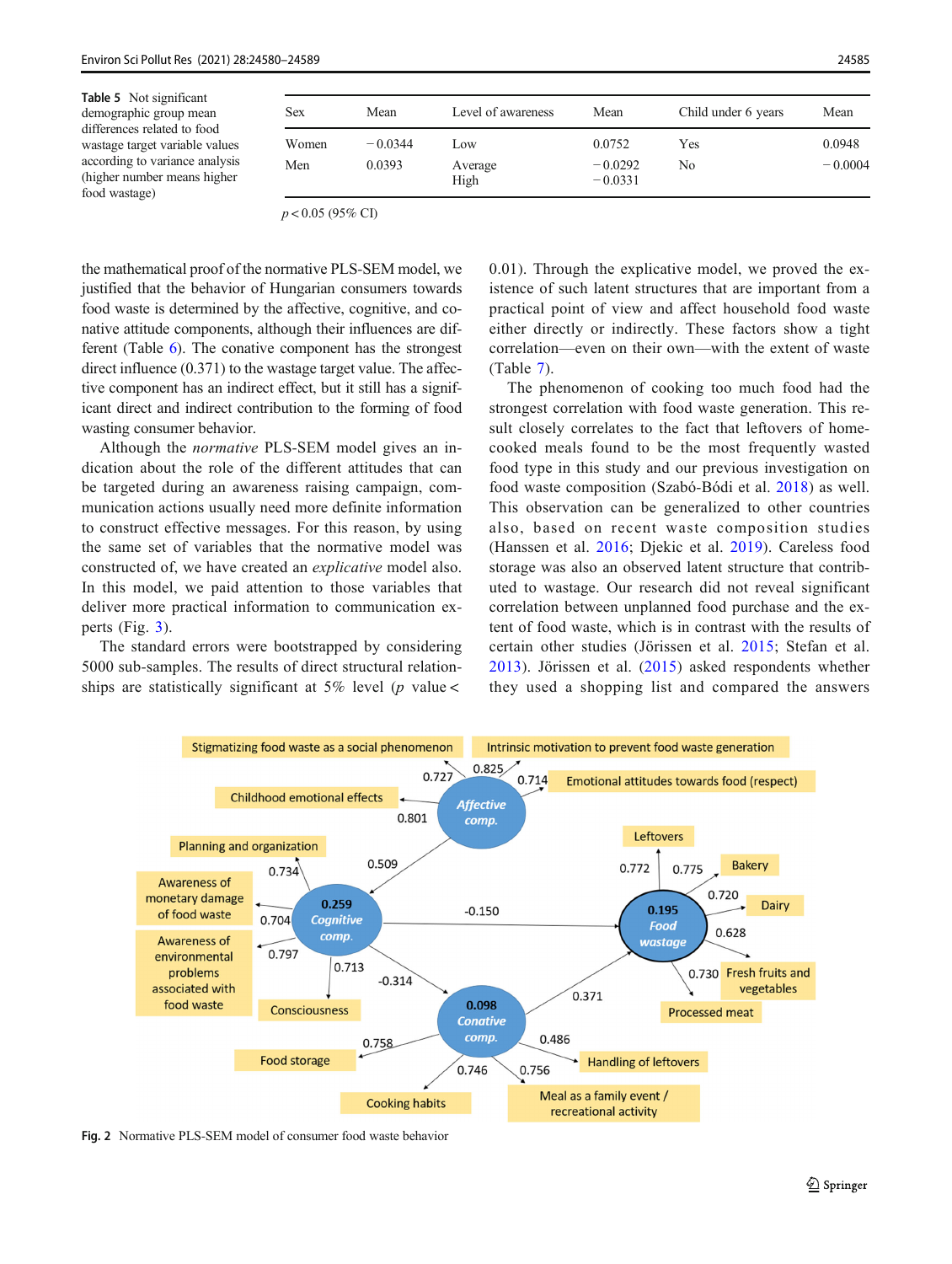<span id="page-6-0"></span>Table 6 Value of aggregated effects of the attitude components to food wastage behavior derived from the normative PLS-SEM model Latent structures Affective component Cognitive component Conative component Wastage Affective component  $0.509 - 0.160 - 0.135$ Cognitive component  $-0.314$   $-0.266$ Conative component 0.371

directly to the amount of generated food waste. Stefan et al. ([2013](#page-9-0)) by a structural modeling method found that a significant contributing factor of food waste is bad planning routines. However, they did not discuss other possible behavioral patterns, such as storing habits or environmentally consciousness, which could have revealed further links to food wastage. However, the PLS-SEM method used in the present study was suitable for exploring complex casual relationships between the wide range of variables that the questionnaire contained. The results suggest that unplanned food shopping contributes to food waste generation, but only indirectly. This could be explained if different factors of food wastage were classified as "reasons"—direct effects—or "drivers"—indirect triggering effects (Jörissen et al. [2015\)](#page-9-0). Likewise, Visschers et al. ([2016](#page-9-0)) found that household planning habits were not related directly to food waste, only correlated with consumers' intention to avoid wasting. Environmentally conscious lifestyle, emotional motivation, and mitigating material damage proved to be indirect contributors too. As the model indicates, emotional motivation correlates to childhood emotional effects and judgment of others.

# Conclusion

In this study, we summarized the research results that served to plan a national level household food waste prevention campaign that considers behavior insights. The findings of the normative and explicative PLS-SEM models were utilized in the Hungarian Wasteless/ Maradék nélkül program. Key attitudes and behavioral elements identified by the research were targeted in communication actions and the key messages together with the relevant knowledge background later became part of the Hungarian primary school education.

The normative PLS-SEM model of consumer food waste behavior provided evidence that conative behavioral components should be taken into consideration primarily during the design of prevention campaigns. This indicates that childhood education and awareness raising should be key activities, because they deliver impulses before routines that lead to excessive food waste would have been rooted too deep in the individual behavioral pattern. Cognitive attitude elements supported significantly by affective elements—also seem to have impact on food waste behavior to some extent. This



Fig. 3 Explicative model of consumer food waste behavior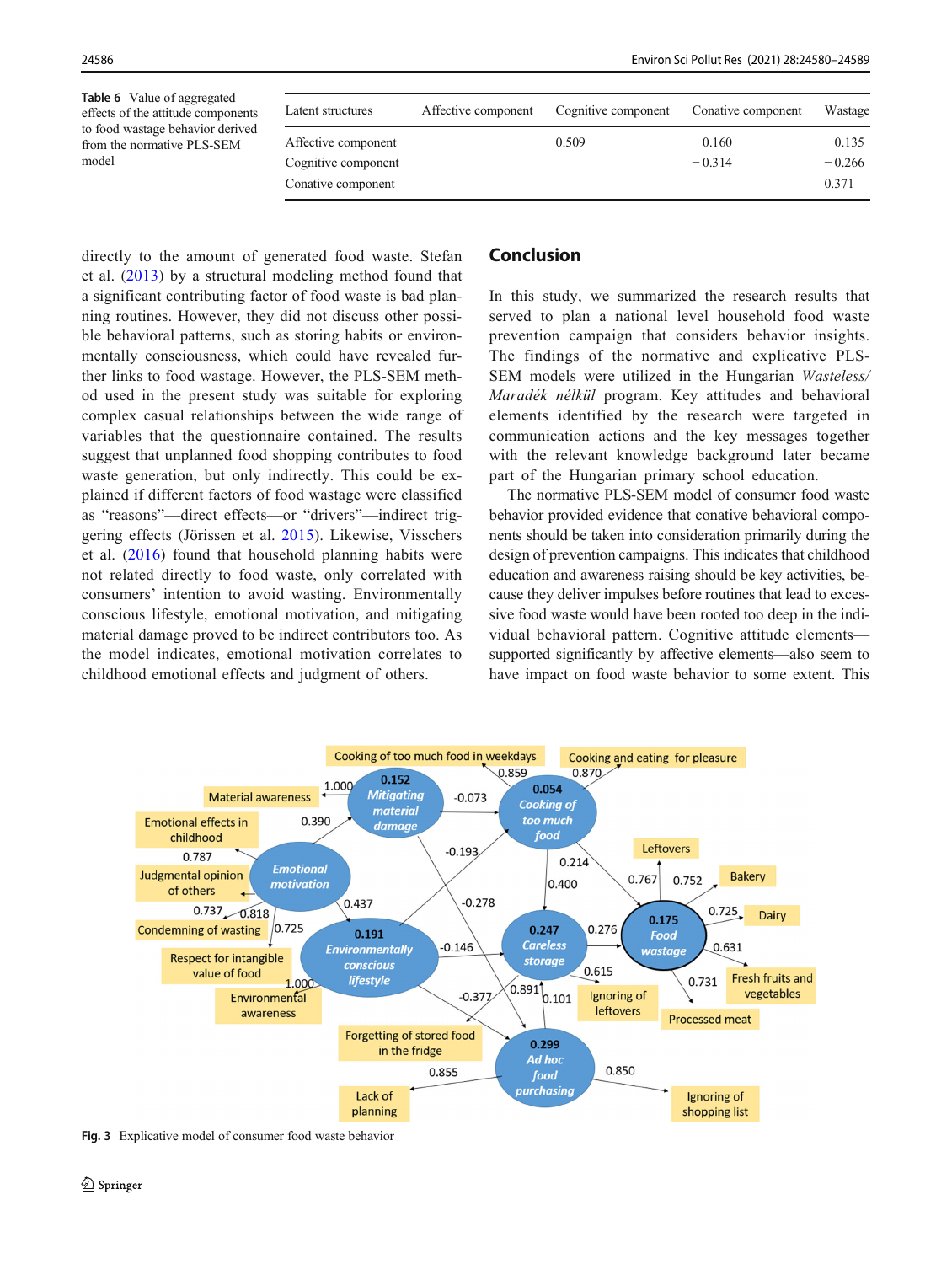<span id="page-7-0"></span>Table 7 Value of aggregated effects of latent structures to food wastage behavior derived from the explicative PLS-SEM model

| Latent structures                   | Wastage  |  |
|-------------------------------------|----------|--|
| Cooking of too much food            | 0.314    |  |
| Careless storage                    | 0.264    |  |
| Environmentally conscious lifestyle | $-0.132$ |  |
| Ad hoc food purchasing              | 0.086    |  |
| Emotional motivation                | $-0.076$ |  |
| Mitigating material damage          | $-0.047$ |  |

provides a recipe how to address this issue in communication with adult consumers: a mixture of emotional and rational messages is recommended. The explicative PLS-SEM model further develops this issue by identifying the critical points in consumer behavior. It is clear that preparing excessive amount of food is responsible for the majority of food waste in households. Second to that, careless food storage was identified as an important intervention area for the food waste preventive campaign. Unplanned or impulse purchase of food plays a less significant role according to our results. It is still important to mention as a relevant issue, because it clearly contributes to careless food storage, as our model indicates. According to this, the seeming controversy between our findings and other studies might be also explained: impulse shopping itself does not generate excess food waste if the household pays attention to proper storage and timely consumption of food stuffs that were purchased unplanned.

Environmentally conscious lifestyle, appearing as a latent structure of the explicative model is the most efficient preventive factor in the formulation of consumer behavior in regard to food waste, with an effect that greatly exceeds the preventive strength of the mitigation of material losses. The role of childhood emotional effects underlines the need for school programs again, while the observation in regard to "judgment of others" projects that convincing opinion leaders to show good examples in field of food waste prevention would result in a multiplicative effect. This result provides justification to the Recommendations for Action in Food Waste Prevention, developed by the EU Platform on Food Losses and Food Waste ([2019\)](#page-8-0) that suggests that all food chain actors should work for "promoting value of food and working to shift social norms so that wasting food is no longer socially acceptable".

Acknowledgements Open access funding provided by National Food Chain Safety Office.

Funding information This research is co-funded by European Union's LIFE Programme, identification number: LIFE15 GIE/HU/001048.

# Appendix

|  |  |  |  | <b>Table 8</b> Composed factor matrix from the attitude-related questions |  |
|--|--|--|--|---------------------------------------------------------------------------|--|
|--|--|--|--|---------------------------------------------------------------------------|--|

| Variable                                                                                                     | Factors                               |                                       |                                       |  |  |
|--------------------------------------------------------------------------------------------------------------|---------------------------------------|---------------------------------------|---------------------------------------|--|--|
|                                                                                                              | 1 (explained<br>variance:<br>20.088%) | 2 (explained<br>variance:<br>17.877%) | 3 (explained<br>variance:<br>16.961%) |  |  |
| In my childhood, I was<br>raised to discard food<br>only if there was no other<br>choice (V03)               | 0.779                                 | 0.178                                 | $-0.040$                              |  |  |
| I would feel embarrassed if<br>my friends/acquaintances<br>saw me discarding food<br>(V04)                   | 0.706                                 | 0.117                                 | $-0.071$                              |  |  |
| I (will) try to raise my chil-<br>dren not to discard food<br>ever (V05)                                     | 0.825                                 | 0.146                                 | $-0.072$                              |  |  |
| For me, food represents an<br>intangible value besides<br>its monetary value (V08)                           | 0.597                                 | 0.274                                 | $-0.054$                              |  |  |
| I spend a remarkable amount<br>of my income on food, so<br>I always endeavor to<br>waste less (V23)          | 0.203                                 | 0.660                                 | $-0.065$                              |  |  |
| We live an environmentally<br>conscious life so we do<br>not discard food (V26)                              | 0.323                                 | 0.590                                 | $-0.266$                              |  |  |
| Usually we purchase food<br>according to a previously<br>written list (V27)                                  | 0.060                                 | 0.809                                 | $-0.073$                              |  |  |
| Before going to the<br>supermarket, we consider<br>what kind of food we<br>need in the household<br>(V20)    | 0.220                                 | 0.708                                 | $-0.150$                              |  |  |
| In this fast-moving world,<br>we have no time and oc-<br>casion to discuss what<br>kind of food to buy (V06) | $-0.233$                              | $-0.063$                              | 0.480                                 |  |  |
| Sometimes it occurs that the<br>food gets spoiled in<br>my/our fridge (V16)                                  | 0.019                                 | $-0.219$                              | 0.656                                 |  |  |
| In general, we cook more<br>food than we need (V18)                                                          | 0.067                                 | $-0.107$                              | 0.780                                 |  |  |
| After family events, we<br>often discard a lot of food<br>(V19)                                              | $-0.110$                              | $-0.033$                              | 0.805                                 |  |  |

Open Access This article is licensed under a Creative Commons Attribution 4.0 International License, which permits use, sharing, adaptation, distribution and reproduction in any medium or format, as long as you give appropriate credit to the original author(s) and the source, provide a link to the Creative Commons licence, and indicate if changes were made. The images or other third party material in this article are included in the article's Creative Commons licence, unless indicated otherwise in a credit line to the material. If material is not included in the article's Creative Commons licence and your intended use is not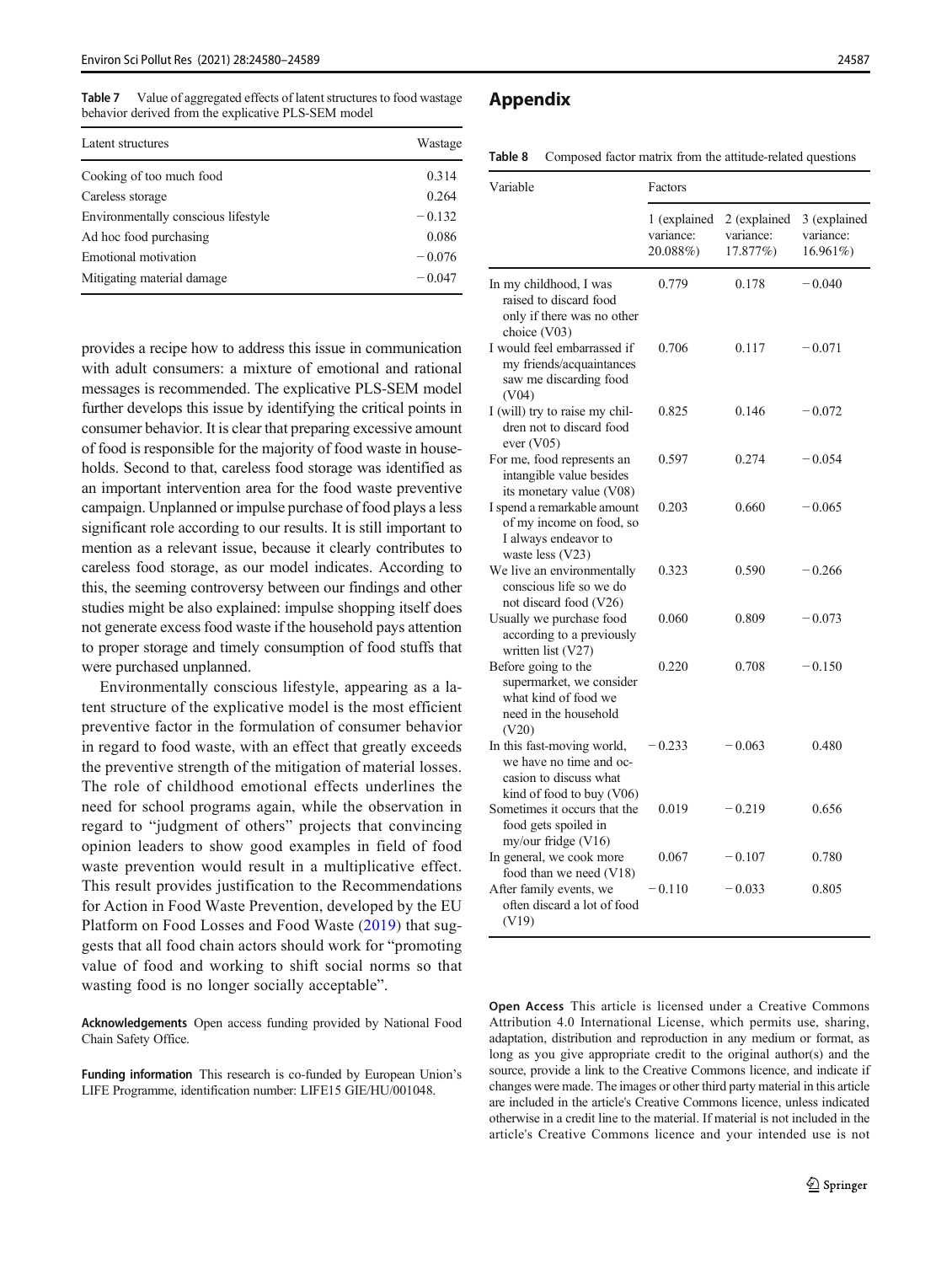<span id="page-8-0"></span>

|               | <b>Table 9</b> Validation criteria of |  |
|---------------|---------------------------------------|--|
| PLS-SEM model |                                       |  |

| <b>Table 9</b> Validation criteria of<br>PLS-SEM model | Tested criteria           | Value                      | Result                                  |
|--------------------------------------------------------|---------------------------|----------------------------|-----------------------------------------|
|                                                        | Internal consistency      | Cronbach's alpha values    | $> 0.6$ except in case of one component |
|                                                        |                           | Composition reliability    | $> 0.6$ in all cases                    |
|                                                        | Convergence of structures | Outer loading              | $> 0.4$ in all cases                    |
|                                                        |                           | Average variance extracted | $> 0.5$ except in case of 1 component   |
|                                                        | Differentiation criteria  | Fornell-Larcker test       | Passed                                  |
|                                                        |                           | Cross-loading coefficient  | Passed                                  |
|                                                        |                           |                            |                                         |

permitted by statutory regulation or exceeds the permitted use, you will need to obtain permission directly from the copyright holder. To view a copy of this licence, visit [http://creativecommons.org/licenses/by/4.0/.](http://creativecommons.org/licenses/by/4.0/)

# References

- Abeliotis K, Lasaridi K, Chroni C (2014) Attitudes and behaviour of Greek households regarding food waste prevention. Waste Manag Res 32(3):237–240. <https://doi.org/10.1177/0734242X14521681>
- Abeliotis K, Lasaridi K, Boikou K, Chroni C (2019) Food waste volume and composition in households in Greece. GlobalNEST Int J 21(3): 399–404. <https://doi.org/10.30955/gni.003144>
- Agapito D, Oom do Valle P, Júlio da Costa Mendes J (2013) The cognitive-affective-conative model of destination image: a confirmatory analysis. J Travel Tour Mark 30(5):471–481. [https://doi.](https://doi.org/10.1080/10548408.2013.803393) [org/10.1080/10548408.2013.803393](https://doi.org/10.1080/10548408.2013.803393)
- Ajzen I, Fishbein M (2005) The influence of attitudes on behavior. In: Albarracín D, Johnson BT, Zanna MP (eds) The handbook of attitudes. Erlbaum, New Jersey, pp 173–221
- Allport GW (1935) Attitudes. In: Murchison C (ed) A handbook of social psychology. Clark University Press, Massachusetts, pp 789–844
- Babbie E (2014) The practice of social research, 14th edn. Cengage Learning, Boston
- Chin WW (1998) The partial least squares approach to structural equation modelling. In: Marcoulides GA (ed) Modern Methods for Business Research, Erlbaum, Mahwah, pp 295–358
- Cox J, Giorgi S, Sharp V, Strange K, Wilson DC, Blakey N (2010) Household waste prevention – a review of evidence. Waste Manag Res 28(3):193–219. <https://doi.org/10.1177/0734242X10361506>
- Davison AC, Hinkley DV (1997) Bootstrap methods and their application. Cambridge University Press, Cambridge
- Djekic I, Miloradovic Z, Djekic S, Tomasevic I (2019) Household food waste in Serbia – attitudes, quantities and global warming potential. J Clean Prod 229:44–52. [https://doi.org/10.1016/j.jclepro.2019.04.](https://doi.org/10.1016/j.jclepro.2019.04.400) [400](https://doi.org/10.1016/j.jclepro.2019.04.400)
- Eagly AH, Mladinic A, Otto S (1994) Cognitive and affective bases of attitudes toward social groups and social policies. J Exp Soc Psychol 30(2):113–137. <https://doi.org/10.1006/jesp.1994.1006>
- EU Platform on Food Losses and Food Waste (2019) Recommendations for action in food waste prevention. [https://ec.europa.eu/food/sites/](http://creativecommons.org/licenses/by/4.0/) [food/files/safety/docs/fs\\_eu-actions\\_action\\_implementation\\_](http://creativecommons.org/licenses/by/4.0/) platform key recommendations.pdf (accessed 27 February 2020)
- European Commission (2018) DIRECTIVE (EU) 2018/851 of the European Parliament and of the Council of 30 May 2018 amending Directive 2008/98/EC on waste
- European Commission (2019) Supplementing Directive 2008/98/EC of the European Parliament and of the Council as regards a common methodology and minimum quality requirements for the uniform

measurement of levels of food waste. European Commission official website. [http://ec.europa.eu/transparency/regdoc/rep/3/2019/EN/C-](http://creativecommons.org/licenses/by/4.0/)[2019-3211-F1-EN-MAIN-PART-1.PDF](http://creativecommons.org/licenses/by/4.0/) (accessed 14 May 2019)

- Evans D (2011) Blaming the consumer–once again: the social and material contexts of everyday food waste practices in some English households. Crit Public Health 21(4):429-440. [https://doi.org/10.](http://creativecommons.org/licenses/by/4.0/) [1080/09581596.2011.608797](http://creativecommons.org/licenses/by/4.0/)
- Evans D (2012) Beyond the throwaway society: ordinary domestic practice and a sociological approach to household food waste. Sociology 46(1):41–56. <https://doi.org/10.1177/0038038511416150>
- Farr Wharton G, Foth M, Choi JHJ (2014) Identifying factors that promote consumer behaviours causing expired domestic food waste. J Consum Behav 13(6):393–402. <https://doi.org/10.1002/cb.1488>
- Fishbein M, Ajzen I (1977) Belief, attitude, intention, and behavior: an introduction to theory and research. Philos Rhetor 10(2):130–132
- Food and Agricultural Organisation (FAO) (2011) Global food losses and food waste. FAO website. [www.fao.org/docrep/014/mb060e/](http://creativecommons.org/licenses/by/4.0/) [mb060e.pdf](http://creativecommons.org/licenses/by/4.0/) (accessed 14 May 2019)
- Fornell C, Larcker DF (1981) Structural equation models with unobservable variables and measurement error: algebra and statistics. J Mark Res 18(3):382–388. <https://doi.org/10.2307/3150980>
- Frohnmaier D, Brandstetter P, Gehring F (2015) Report about food waste statistics in Europe. Plas Carb - Innovative plasma based transformation of food waste into high value graphitic carbon and renewable hydrogen
- FUSIONS (2014) Report on review of (food) waste reporting methodology and practice. FUSIONS website. [www.eu-fusions.org/](http://creativecommons.org/licenses/by/4.0/) [phocadownload/Publications/Food%20waste%20quantification%](http://creativecommons.org/licenses/by/4.0/) [20manual%20to%20monitor%20food%20waste%20amounts%](http://creativecommons.org/licenses/by/4.0/) [20and%20progression.pdf](http://creativecommons.org/licenses/by/4.0/) (accessed 13 February 2019)
- FUSIONS (2016) Estimates of European food waste level. FUSIONS website. [https://www.eu-fusions.org/phocadownload/Publications/](http://creativecommons.org/licenses/by/4.0/) [Estimates%20of%20European%20food%20waste%20levels.pdf](http://creativecommons.org/licenses/by/4.0/) (accessed 12 June 2019)
- Ganglbauer E, Fitzpatrick G, Comber R, (2013) Negotiating food waste: using a practice lens to inform design. ACM Trans Comp Hum Interact (TOCHI) 20(2):11–25. [https://doi.org/10.1145/2463579.](https://doi.org/10.1145/2463579.2463582) [2463582](https://doi.org/10.1145/2463579.2463582)
- Graham-Rowe E, Jessop DC, Sparks P (2014) Identifying motivations and barriers to minimising household food waste. Resour Conserv Recycl 84:15–23. <https://doi.org/10.1016/j.resconrec.2013.12.005>
- Grasso AC, Olthof MR, Boevé AJ, Doonen C, Lähteenmäki L, Brouwer IA (2019) Socio-demographic predictors of food waste behavior in Denmark and Spain. Sustainability 11(12):3244. [https://doi.org/10.](https://doi.org/10.3390/su11123244) [3390/su11123244](https://doi.org/10.3390/su11123244)
- Greenwald AG (1989) Why attitudes are important: defining and attitude and attitude theory twenty years later. In: Pratkanis AR, Breckler SJ, Greenwald A (eds) Attitude structure and function. Earlbaum, New Jersey, pp 429–440